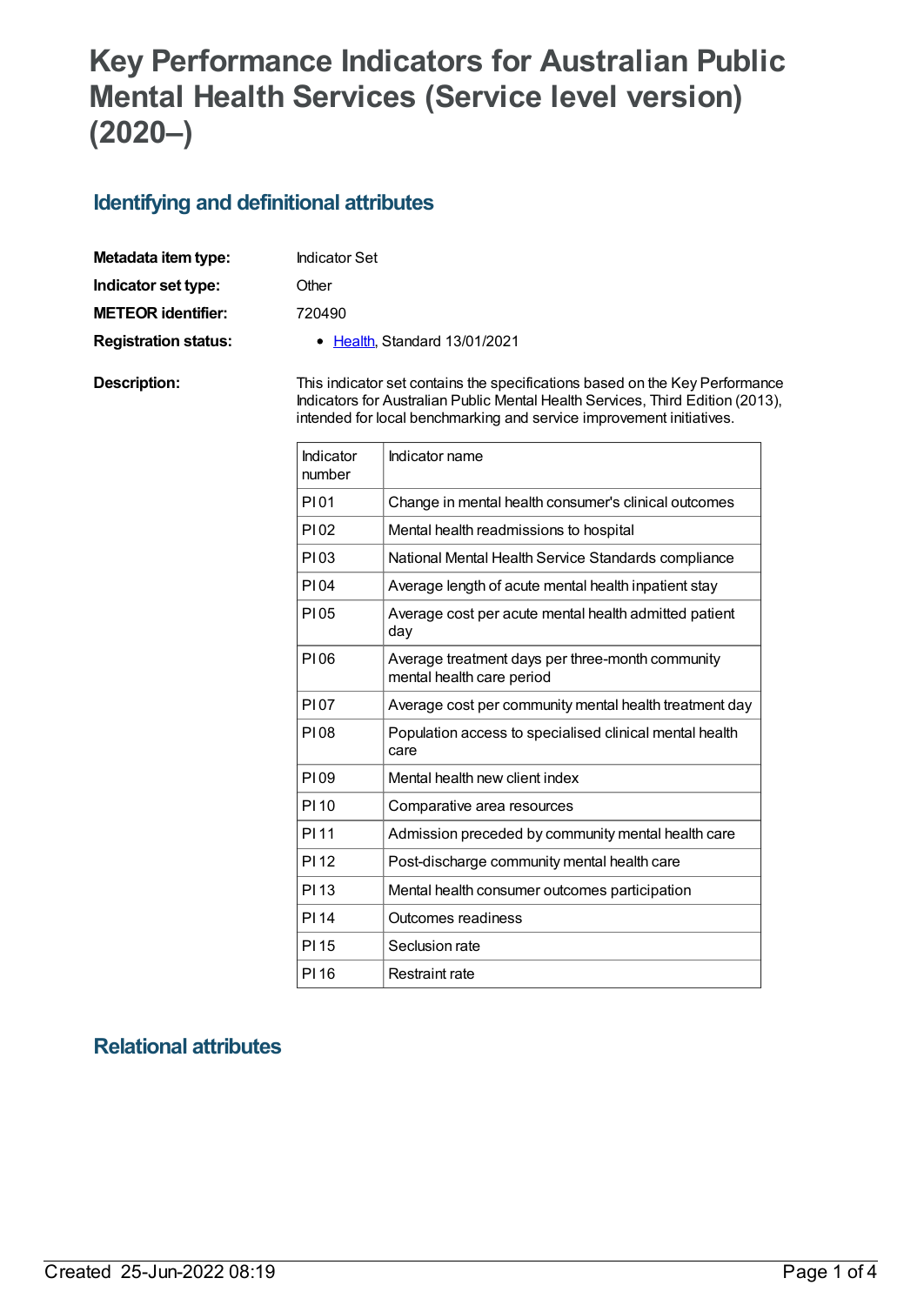See also Key [Performance](https://meteor.aihw.gov.au/content/720219) Indicators for Australian Public Mental Health Services (2020)

• [Health](https://meteor.aihw.gov.au/RegistrationAuthority/12), Standard 13/01/2021

See also Key [Performance](https://meteor.aihw.gov.au/content/720487) Indicators for Australian Public Mental Health Services (Jurisdictional level version) (2020)

• [Health](https://meteor.aihw.gov.au/RegistrationAuthority/12), Standard 13/01/2021

Supersedes Key [Performance](https://meteor.aihw.gov.au/content/712066) Indicators for Australian Public Mental Health Services (Service level version) (2019)

• [Health](https://meteor.aihw.gov.au/RegistrationAuthority/12), Superseded 16/02/2021

Has been superseded by Key [Performance](https://meteor.aihw.gov.au/content/742456) Indicators for Australian Public Mental Health Services (Service level version) (2021–)

• [Health](https://meteor.aihw.gov.au/RegistrationAuthority/12), Standard 17/12/2021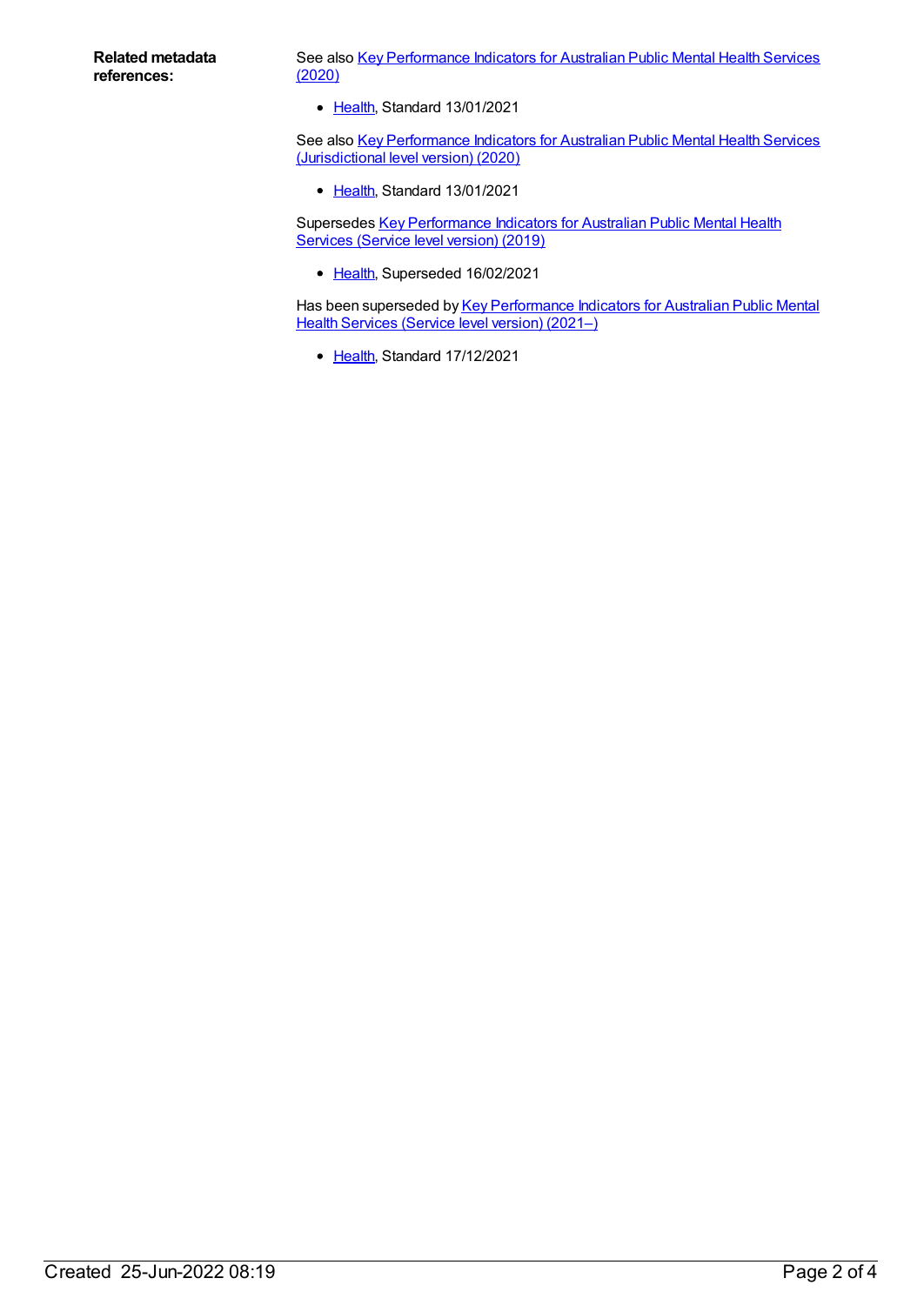**Indicators linked to this Indicator set:**

KPIs for [Australian](https://meteor.aihw.gov.au/content/725513) Public Mental Health Services: PI 01 – Change in mental health consumer's clinical outcomes, 2020– (Service level) [Health](https://meteor.aihw.gov.au/RegistrationAuthority/12), Standard 13/01/2021

KPIs for Australian Public Mental Health Services: PI 02 – Mental health [readmissions](https://meteor.aihw.gov.au/content/725525) to hospital, 2020– (Service level) [Health](https://meteor.aihw.gov.au/RegistrationAuthority/12), Standard 13/01/2021

KPIs for [Australian](https://meteor.aihw.gov.au/content/725527) Public Mental Health Services: PI 03 – National Mental Health Service Standards compliance, 2020– (Service level) [Health](https://meteor.aihw.gov.au/RegistrationAuthority/12), Standard 13/01/2021

KPIs for [Australian](https://meteor.aihw.gov.au/content/725507) Public Mental Health Services: PI 04 – Average length of acute mental health inpatient stay, 2020– (Service level) [Health](https://meteor.aihw.gov.au/RegistrationAuthority/12), Standard 13/01/2021

KPIs for [Australian](https://meteor.aihw.gov.au/content/725503) Public Mental Health Services: PI 05 – Average cost per acute mental health admitted patient day, 2020– (Service level) [Health](https://meteor.aihw.gov.au/RegistrationAuthority/12), Standard 13/01/2021

KPIs for Australian Public Mental Health Services: PI 06 – Average treatment days per [three-month](https://meteor.aihw.gov.au/content/725509) community mental health care period, 2020– (Service level) [Health](https://meteor.aihw.gov.au/RegistrationAuthority/12), Standard 13/01/2021

KPIs for [Australian](https://meteor.aihw.gov.au/content/725505) Public Mental Health Services: PI 07 – Average cost per community mental health treatment day, 2020– (Service level) [Health](https://meteor.aihw.gov.au/RegistrationAuthority/12), Standard 13/01/2021

KPIs for Australian Public Mental Health Services: PI 08 – [Population](https://meteor.aihw.gov.au/content/727379) access to specialised clinical mental health care, 2020– (Service level) [Health](https://meteor.aihw.gov.au/RegistrationAuthority/12), Standard 13/01/2021

KPIs for [Australian](https://meteor.aihw.gov.au/content/725519) Public Mental Health Services: PI 09 – Mental health new client index, 2020– (Service level) [Health](https://meteor.aihw.gov.au/RegistrationAuthority/12), Standard 13/01/2021

KPIs for Australian Public Mental Health Services: PI 10 – [Comparative](https://meteor.aihw.gov.au/content/725515) area resources, 2020– (Service level) [Health](https://meteor.aihw.gov.au/RegistrationAuthority/12), Standard 13/01/2021

KPIs for Australian Public Mental Health Services: PI 11 – [Admission](https://meteor.aihw.gov.au/content/725532) preceded by community mental health care, 2020– (Service level) [Health](https://meteor.aihw.gov.au/RegistrationAuthority/12), Standard 13/01/2021

KPIs for Australian Public Mental Health Services: PI 12 – [Post-discharge](https://meteor.aihw.gov.au/content/725530) community mental health care, 2020– (Service level) [Health](https://meteor.aihw.gov.au/RegistrationAuthority/12), Standard 13/01/2021

KPIs for Australian Public Mental Health Services: PI 13 – Mental health consumer outcomes [participation,](https://meteor.aihw.gov.au/content/725517) 2020– (Service level) [Health](https://meteor.aihw.gov.au/RegistrationAuthority/12), Standard 13/01/2021

KPIs for [Australian](https://meteor.aihw.gov.au/content/725538) Public Mental Health Services: PI 15 – Seclusion rate, 2020– (Service level) [Health](https://meteor.aihw.gov.au/RegistrationAuthority/12), Standard 13/01/2021

KPIs for [Australian](https://meteor.aihw.gov.au/content/725536) Public Mental Health Services: PI 16 – Restraint rate, 2020– (Service level) [Health](https://meteor.aihw.gov.au/RegistrationAuthority/12), Standard 13/01/2021

#### **Collection and usage attributes**